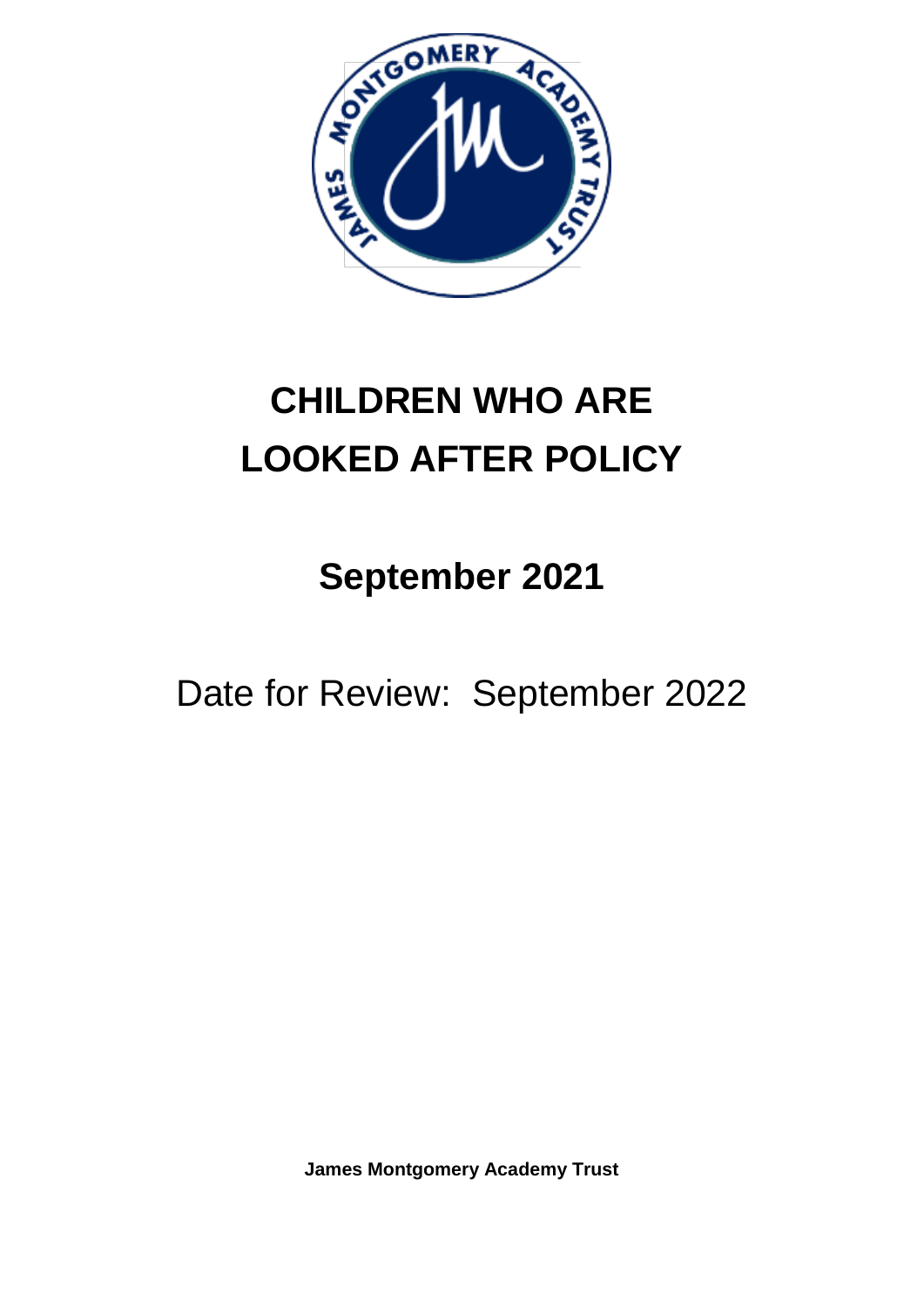## **Statement of intent**

Educational achievement and subsequent life chances for looked after children are of real concern. Children and young people who are looked after require special treatment and positive discrimination in their favour in order to improve their situation.

The **James Montgomery Academy Trust (JMAT)** endeavours to provide positive experiences and offer stability, safety, continuity and individual care and attention for all our pupils. With this in mind, we aim to:

- Encourage pupils to reach the highest standards of which they are capable and to make good progress from what they are currently already able to do.
- Ensure that pupils enjoy high quality teaching and are enjoying a curriculum which meets their needs and the requirements of legislation.
- Plan realistically and using the school's resources efficiently in order to ensure the school meets the needs of the children.
- Promote a positive approach in all aspects of school life.
- Help pupils develop their cultural, moral and social understanding.

## **Legal framework**

This policy has due regard to legislation/statutory guidance including, but not limited to, the following:

- The Children Act 1989
- The Care Planning, Placement and Case Review (England) Regulations 2010
- The Children (Leaving Care) Act 2000
- The Children and Young Persons Act 2008
- The Children and Families Act 2014
- Children and Social Work Act 2017
- Coronavirus Act 2020
- Keeping Children Safe in Education 2020

#### **Definitions**

Children and young people who are looked after are defined as, children or young people who are subject of a Care Order or Interim Care Order under the Children Act 1989.

This definition applies to children who are placed in foster care, children's residential homes, with relatives or friends, in semi-independent or supported independent accommodation.

If a child is subject to a Care or Interim Care Order whilst placed with a parent, they are classed as looked after, since the LA has parental responsibility.

Children who are not subject to an order, but are accommodated by the LA under an agreement with their parents, are regarded as looked after.

#### **Previously-CLA"** are defined as:

- Children who are no longer looked after by an LA in England and Wales because they have either been adopted or are the subject of an adoption, special guardianship or child arrangements order.
- Children who were adopted outside England and Wales from 'state care' (care that is provided by a public authority, religious organisation, or other organisation whose main purpose is to benefit society).

#### **Personal education plans (PEPs)**

Every child who is looked after must have a personal education plan (PEP), which is used to support the child in fulfilling their educational potential:

 The PEP is an evolving record of what needs to happen for the child to enable them to make their expected progress.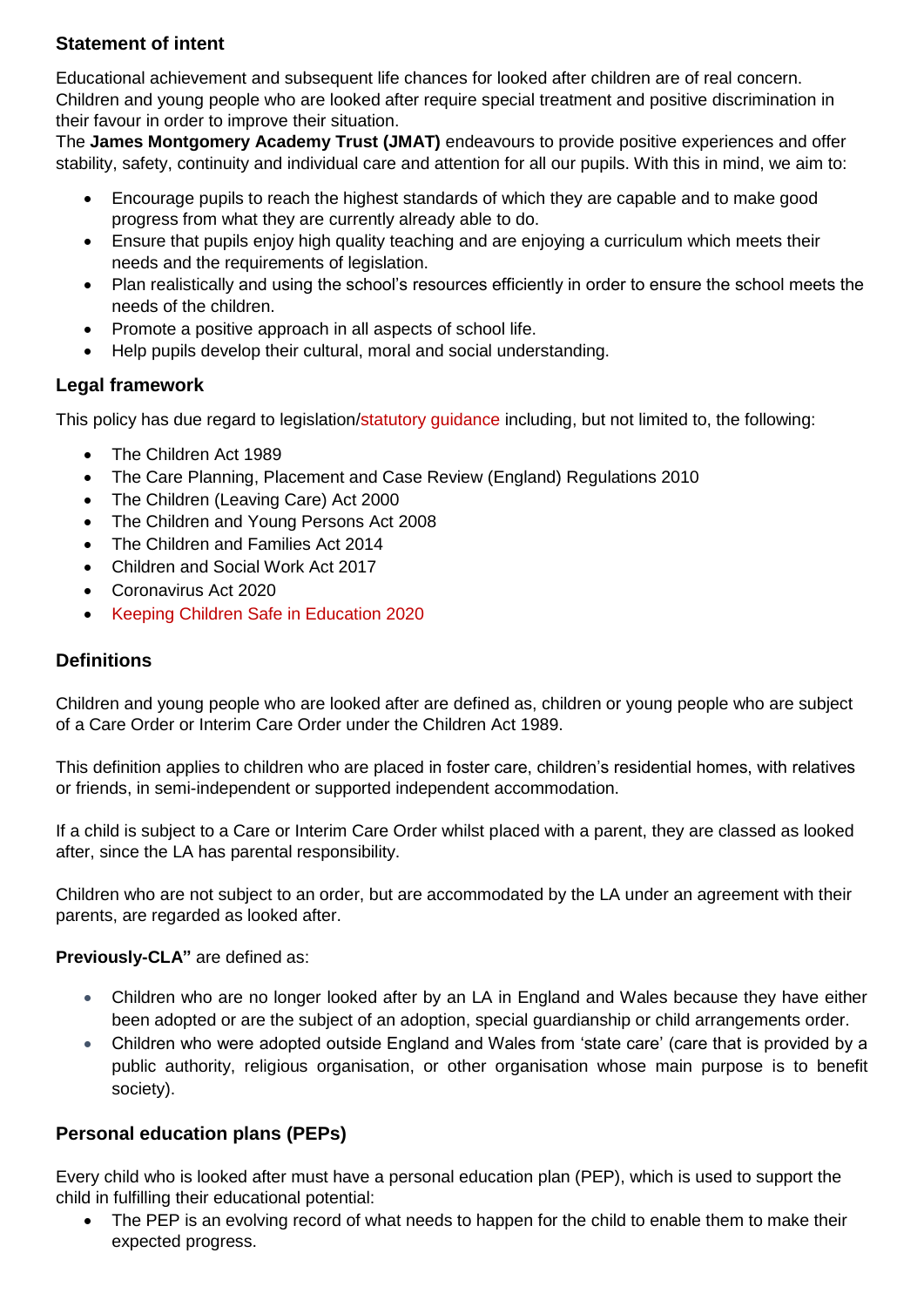- The PEP will reflect the importance of a personalised approach to learning which meets the identified educational needs of the child.
- All the relevant bodies, such as the LA, the designated teacher and other teachers, will work with the child in creating the PEP.
- The PEP will include access to nursery provision that is appropriate to the child's age.
- On-going, catch-up support will be made available for children who have fallen behind with work.
- If a child is not in school because of suspension or exclusion, suitable education will be provided by the LA.
- If a child is moving to a new school, transitional support will be provided and will be factored into their PEP.
- School attendance and behaviour support, where appropriate.

Support will be provided to help the child meet their aspirations, including:

- Support to achieve expected levels of progress for the relevant national curriculum key stage and to complete an appropriate range of approved qualifications.
- Careers advice, guidance and financial information about further education, training and employment.
- The PEP will include extended services such as after school clubs, study support and leisure interests.
- Support will be provided for improving attendance and behaviour.

#### **The designated teacher**

Under the Children and Young Persons Act 2008, all maintained schools are required to have a designated teacher for children who are looked after.

The primary duty of the designated teacher is to promote the educational achievement of children who are looked after at the school.

It is the responsibility of the governing body to ensure the designated teacher has received adequate training for the role.

The designated teacher must submit an annual report to the governing body, which details the progress of children who are looked after. The designated teacher will:

- Promote a culture of high expectations and aspirations.
- Ensure the child is involved in setting their targets.
- Advise staff on teaching strategies for looked after children.
- **Ensure that looked after children are prioritised for 1 1 tuition.**
- Take responsibility for developing and implementing PEPs.

#### **Communicating with agencies**

The school will ensure that copies of all relevant reports are forwarded to the looked after children's social workers, in addition to carers or residential social workers.

The school will co-ordinate their review meetings, for example, hold their annual review of looked after children with their statutory care review.

The school will work with other agencies to exchange information such as changes in circumstances, exclusions or attendance issues.